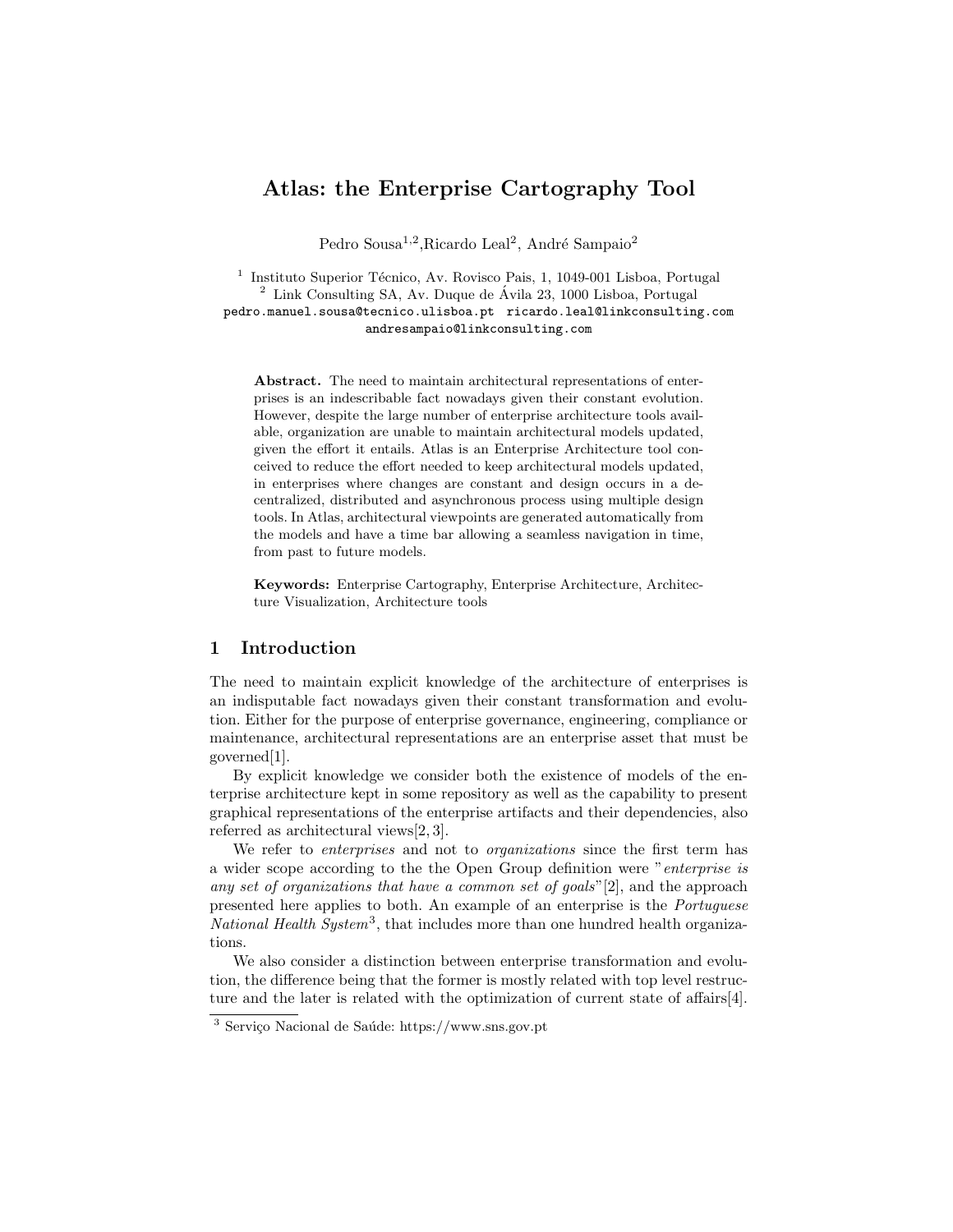Despite the differences, they both require enterprise architecture as input data and they both causes changes in enterprise, thus likely induces changes in the enterprise architecture. Here after we use the term change initiatives to refer to both transformation and evolution initiatives. Since change initiatives are temporary, unique and a purposeful activity, they correspond to the concept of projects as defined in the project community[5].

Stefan[6] presents a list of 28 enterprise architecture application scenarios and the corresponding literature sources, making clear importance of knowing the enterprise architecture for enterprise maintenance, planning and evolution. In it´s simpler and basic from, information about enterprise architecture boils down to the list of enterprise artifacts and their dependencies. Given the variability and quality of existing enterprise architecture tools and their representation capabilities[7], one could argue that enterprises could easily create and maintain an Enterprise Architecture repository where all models are kept updated so that core enterprise activities could benefit from such information[6].

However, based on our experience of nearly two decades in organizations from various countries and industry sectors, we found that this is not the case. On the contrary, enterprises are far from being able to create and maintain an EA repository updated, given the effort that such endeavor would entail. We believe that a significant part of such extra effort results from the following organizational aspects:

Enterprise Evolution uses multiple "enterprise architecture" tools . En-

terprise evolution uses multiple tools for enterprise architecture, being office tools one of the most commonly used ones. Most of the times such tools are not integrated and do not provide coherent information. For example, when the board of director of a company, acting as an architect designing the company, decides to create a new department they will not go to an enterprise architecture tool to model the new department. Most likely, the decision will appear the board meeting minutes (probably an office document) a few weeks or months before the intended date. If the organization structure is modeled in some enterprise architecture tool, effort is required to update it in conformity with this new design. The person that performs such update in the enterprise architecture tool is not designing but merely updating the model and its architectural representations.

Enterprise evolution is mostly a distributed and asynchronous process . Enterprise evolution is planned and designed by different units in an asynchronous and distributed process, involving many actors and many dimensions of concerns without formal mechanisms of communication between the different designers. For example, when a director decides to make changes in their department, it probably will conduct meetings with other departments to check for possible dependencies and impacts. Directors of other departments can do the same for their departments. Despite the number of face-to-face meeting, there is no design process established so that the knowledge gathered in such meetings is consolidated and shared across the enterprise, so that design actually uses coherent and updated information.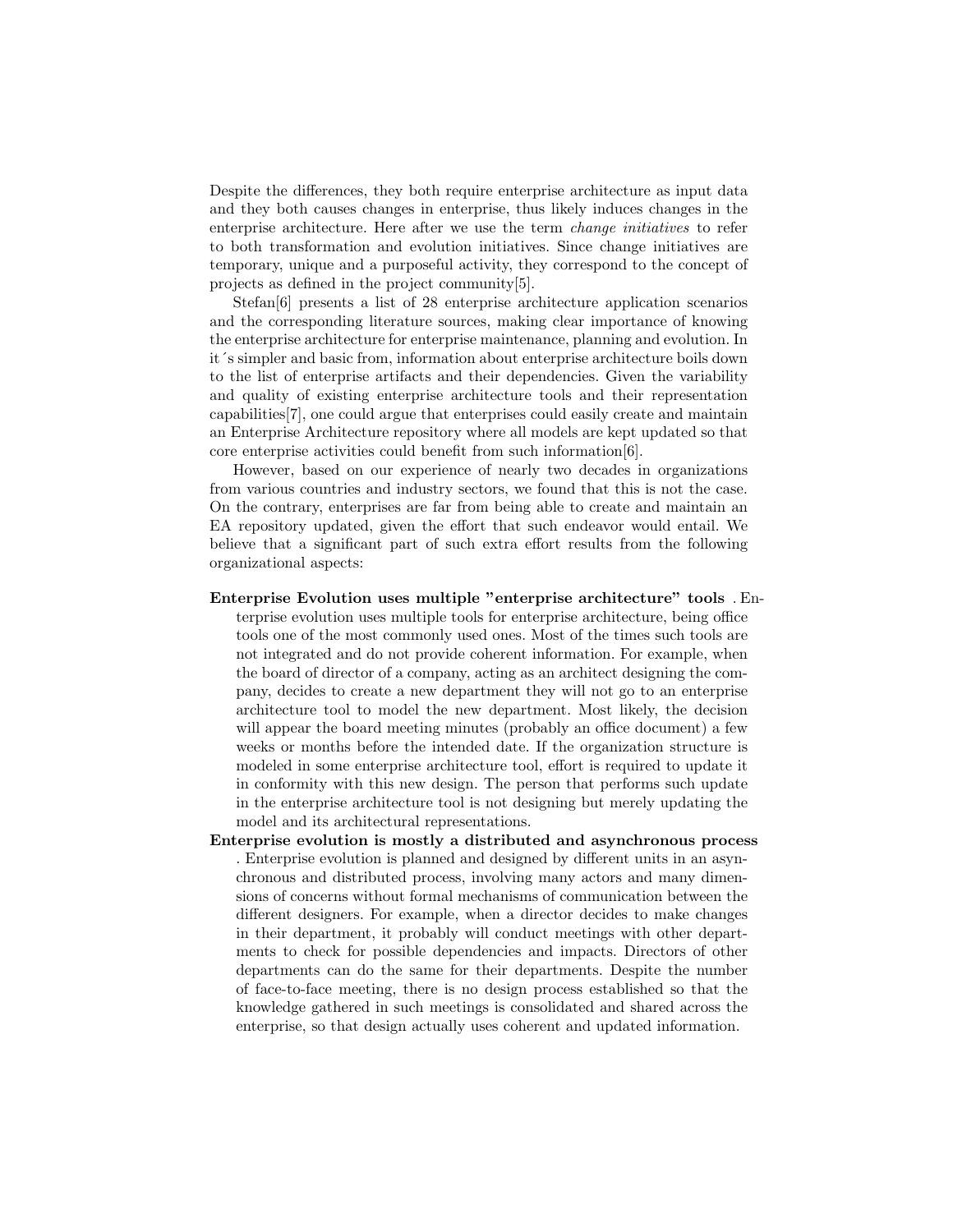In such context, one can envisage the huge effort required to update the models in the enterprise architecture tools used. The fastest the enterprise changes, the more effort is required to keep models updated. When enterprises are already faced with lack of resources for the day to day projects, they are not willing to allocate effort to keep enterprise models updated.

But the problem is actually more complex because enterprise´s models are also a moving target. In fact enterprises need models that refer to different points in time, namely:

- AS-WAS models . These models represent the enterprise´s past state of affairs, including not only the past architecture but also the plans of change initiatives of the past. They are most useful for auditing and accountability purposes since they can hold justifications for the decisions taken in the past. For example, the decision took in the past to acquire competences on some technology could be sustained on the plans of a change initiative to build new products using that technology, regardless the fact that of that change initiative has succeeded or not.
- AS-IS models. These models represent the current enterprise. AS-IS models are required for current operations and for reacting to events. As in previous models, the plans of current change initiates must be part of AS-IS models.
- TO-BE models . These models represent the enterprise future, and are critical for planning the next change initiatives, as recognized both by enterprise architecture[8, 9] and project management[10, 11] communities.
	- In fact, to plan a project that is going to start in 6 month s time, one needs to know how the enterprise will be when the project starts, not as it is today. For example, to plan a training session for a department staff to occur in 4 months ahead, one needs to know the number of people the department will have 4 months ahead, not the ones it has today.

Naturally, AS-WAS models are just the old AS-IS and do not pose any challenge. But AS-IS and TO-BE models are real challenges, since they must be take into consideration the multiple ongoing change initiatives. This difficulty has a substantial impact on the ability to plan change initiatives and, consequently, has an impact on the costs, time and risks of achieving the expected outcomes [8, 11].

So, the focus of our research has been in finding a low effort method that allows enterprise to have updated AS-WAS, AS-IS and TO-BE models and architectural views. To keep architectural models and views updated, one needs to address two main issues: (i) how to gather information about the changes in the enterprise models and views and, (ii) how to update the architectural models and views based on the gathered information.

Gather information about the changes . Our finding is was that, in general, it is easier to gather information about what people are currently doing than about what they did in the past. Since what people are doing today is what most likely will be enterprise TO-BE, this finding means that it is easier to know the expected TO-BE than the AS-IS of the enterprise. So,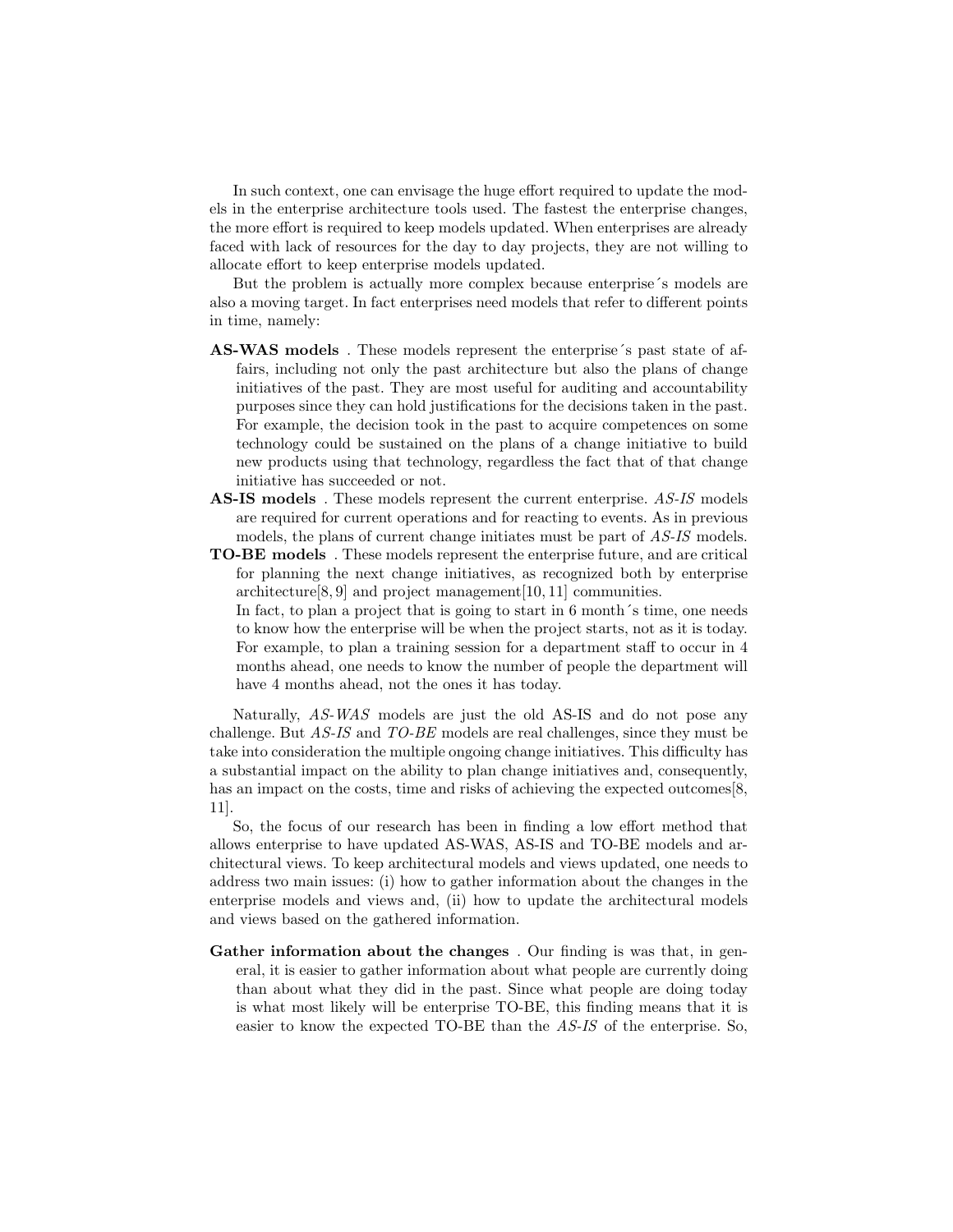since TO-BE models will become AS-IS and AS-WAS, this finding tell us that the focus should be target to TO-BE models.

Update architectural views . Our finding is that hand-draw architectural views will likely become obsolete much faster than generated views. Handdraw models requires placing symbols in a drawing canvas, where aesthetic aspects are one key concern and time consuming factor. Therefore, to keep such views updated, one needs both to update the contents as well as the aesthetic aspects. So, this finding tell us to avoid hand-draw view and support only automatic generated views from gathered models (information).

Atlas<sup>4</sup> was designed to explore the findings presented above. It is an enterprise architecture tool conceived to reduce the effort needed to keep architectural views updated in enterprises designed in a decentralized, distributed and asynchronous process using multiple design tools. In Atlas, architectural views are generated automatically and have a time bar allowing a seamless navigation in time, from past to future state of each viewpoint. Information about changes is gathered by the observation of the plans of ongoing change initiatives.

This approach was first presented in[12], initial implementation was described in  $[13, 14]$ , and results from first projects were presented in [15, 16]. The term Enterprise Cartography was coined in[17]. In the next section we present the concept of Enterprise Cartography, and then we present relevant aspects of the Atlas tool in supporting the above ideas.

# 2 Enterprise Cartography

Simply put, EC is the process of abstracting, collecting, structuring and representing architectural artifacts and their relations from the observation of enterprise reality. The expression "enterprise reality" refers to the present state of the enterprise. Traditionally, the observation of this reality is a subjective perception of an observer, and consequently it is probable that there are different actors that perceive different realities of the same enterprise. However, as we propose and will become clear along the text, the perception of the present state of the enterprise (the reality) is sustained on relevant facts captured in logs and represented through artifacts based on previously defined and agreed upon models.

We refer to "architectural artifacts" as the enterprise's observable elements whose inter-dependencies and intra-dependencies express the architecture of the enterprise. Naturally, different institutions may consider various sets of artifacts as part of their architecture. To abstract, structure and represent the architecture related artifacts, one needs the whole set of knowledge and concepts implied in architecture visualization and representation. For example, the concepts of semiotic triangle[18, 19], the model of architecture description presented in ISO IEEE 1471[3] and a symbolic notation, such as the one used in ArchiMate[20], are concepts necessary to the production of architectural maps.

<sup>4</sup> www.linkconsulting.com/atlas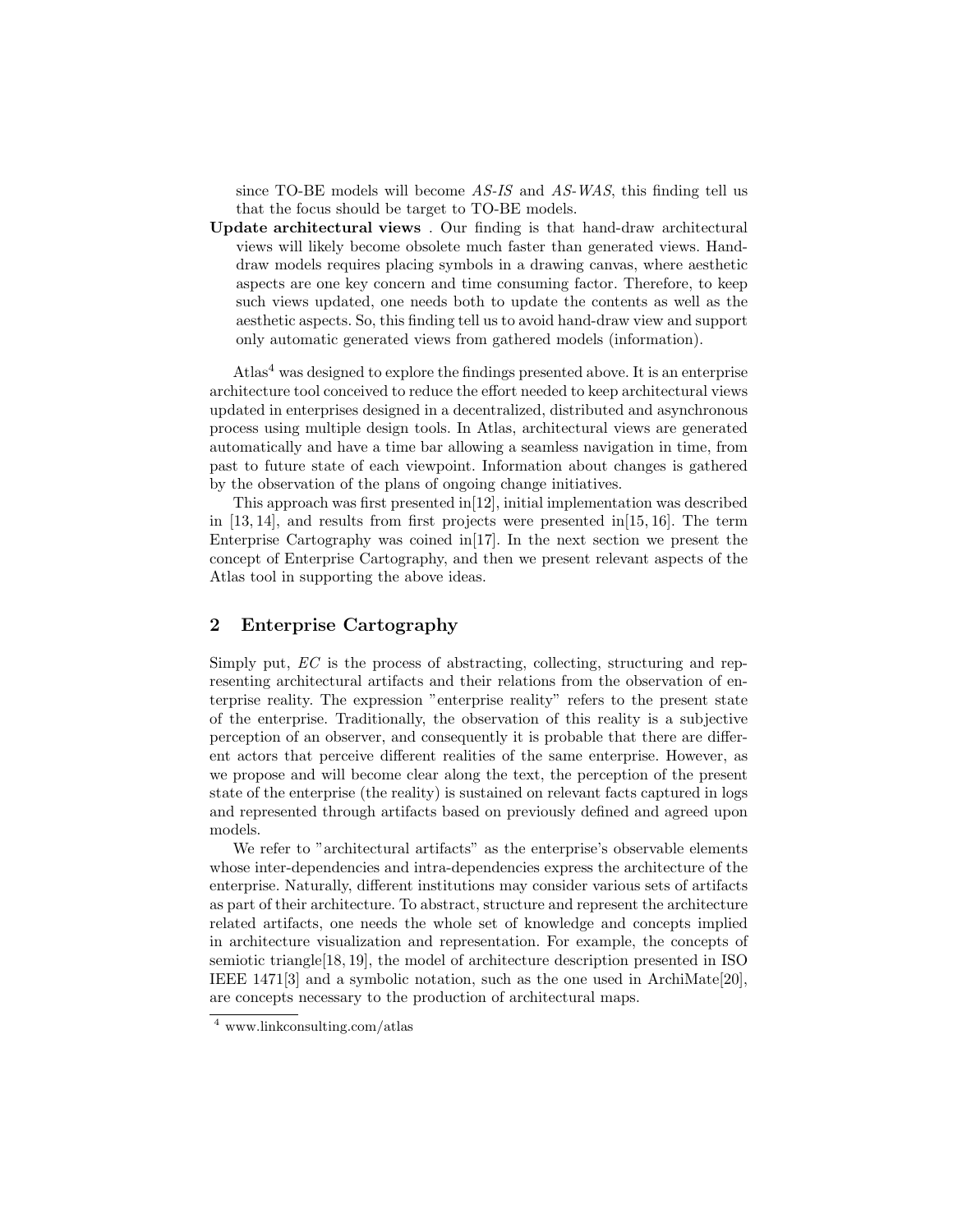Ongoing change initiatives and their plans are an essential part of enterprise reality because they define the near future TO-BE of the enterprise if no further decisions are taken that might have an impact on them. This is a fundamental concept that we call emerging AS-IS, which we define as the state of the enterprise after successful completion of ongoing projects.

Given that in today enterprises, change initiatives are omnipresent, the concept of Emerging AS-IS is not only an essential capacity for the planning of new change initiatives, but also for the monitoring of the enactments of ongoing change initiatives. When driving a car the faster the car is moving, the farther ahead one should focus our eyes to match the longer time and distance context within which we need to steer it. Likewise, when steering an enterprise, the faster the enterprise is changing, the more important is to know the emerging AS-IS, as time flows.

Enterprise cartography is a purely descriptive perspective, since it does not explicitly incorporate the purposeful design of the new enterprise artifacts, as one expects in enterprise architecture. Such a difference is also evident in the definitions of the architect and cartographer roles. According to the IEEE Standard Glossary of Software Engineering Terminology[21], the term *architect* is defined as "The person, team, or organization responsible for designing systems architecture", and in the Merriam-Webster dictionary[22], the term cartographer is defined as the person who makes maps. So, an architect is essentially a person that designs and shapes intended changes to the architecture of the present enterprise reality, while a cartographer is essentially a person that aims at representing reality as it happens, including such changes as they are occurring.

#### 2.1 Enterprise Cartography Principles

#### Principle 1 Change initiatives are enterprise artifacts.

A change initiative is a key artifact type in the meta-model. Thus, its architectural statements can be observed in the enterprise reality assessment and pinned down to a given point in time. Assuming that change initiatives are enterprise artifacts is in line with most architecture guidelines such as ISO 42010[23], or with the Work Package concept in both TOGAF[2] and ArchiMate[20].

Principle 2 Changes in the set of productive artifacts are planned ones.

This principle states that artifacts do not become productive or non-productive randomly, but only as a result of change initiative. Since change initiatives are also enterprise artifacts (principle 1), an artifact becomes productive or non-productive only by the action of another artifact (the change initiative). Notice that the assumption that change initiative are productive artifacts, is sustained by the purposefulness aspect of the change initiative, by which the enterprise becomes more valuable after the purposeful changes than before.

Principle 3 All enterprise artifacts have a five-state life-cycle: conceived, gestating, alive, dead, retired.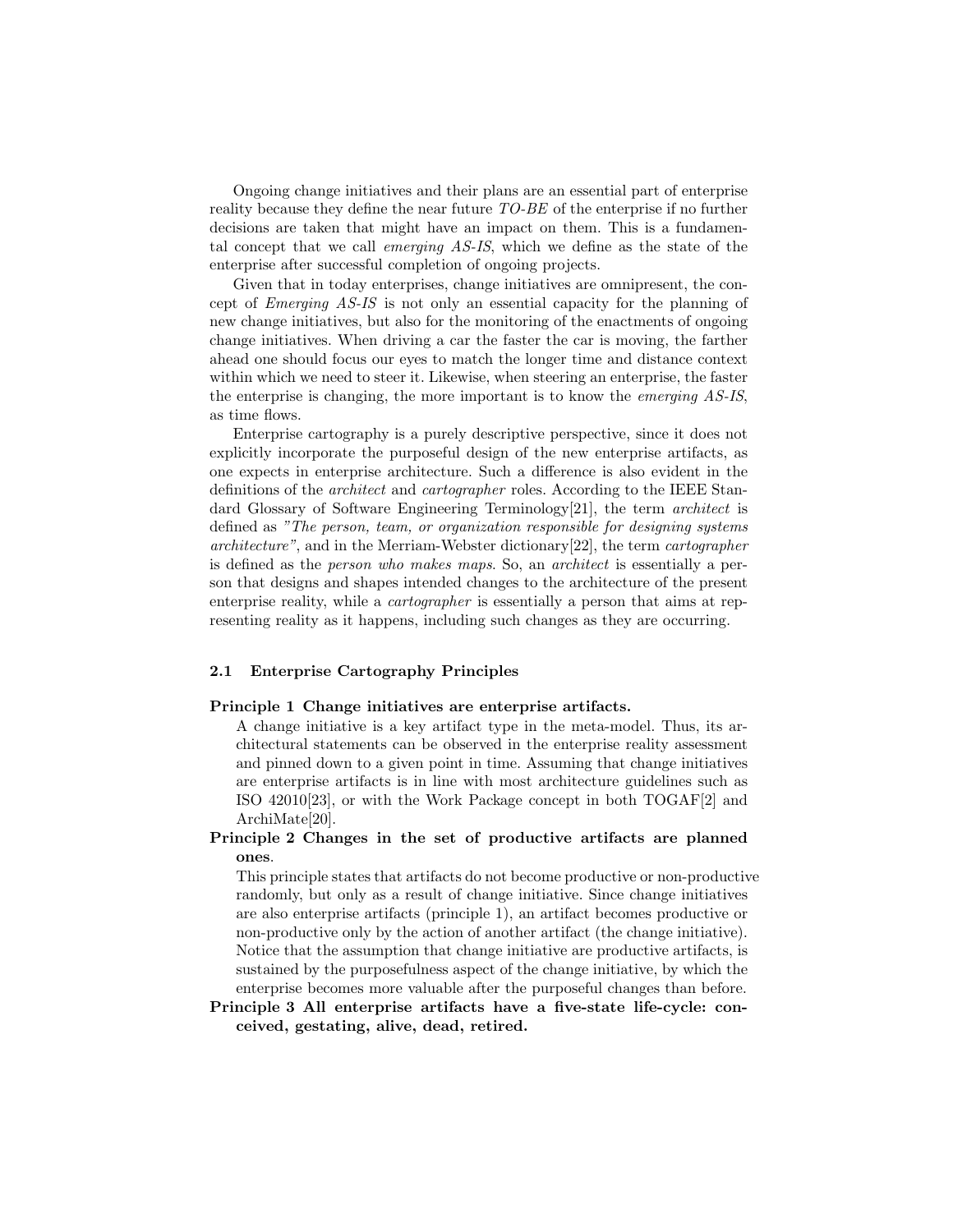In figure 1 we present these five states, their fundamental transitions and there relation with productiveness.



Fig. 1. Fundamental Artefact Lifecycle

- Conceived state, as the first state of existence. It corresponds to a state where the artifact is planned but its materialization into a productive artifact did not started yet. A conceived artifact is an idea that exists TO-BE models (or plans) of some change initiative, even if itself is still in the conceived state. For example, the idea of a change initiative that puts an artifact into production at some point means that both artifacts are in the conceived state.
- Gestating is the state when an artifact is being constructed or acquired to become productive. As conceived artifacts, gestating ones do not play a role in the enterprise transactions and processes. This state only differentiates from the conceived state by the fact that the change initiative that aims at putting the artifact into production has already stared. An ongoing change initiative is necessarily a productive artifact, since it must have an impact on other productive artifacts and is expected to produce value after its completion.
- Alive. An alive artifact is a productive one. As defined before, alive artifacts can play purposeful roles in the enterprise to create value. Conceived and Gestation artifacts have impact on life objects, namely in the ones that are conceiving or creating them. But their impact is passive, and not a purposeful role as alive objects must have to create value. From Principle 2, it is clear that an artifact cannot be brought into existence as alive. It always exists first as conceived or gestating before being alive. One can consider other productive states, as for example Deprecated, but it is not relevant for the purpose of this paper.
- **Dead** is when an alive artifact no longer plays a role in the enterprise transactions and processes to create value. As in the conceived and gestation states, a dead artifact may still have an impact on alive artifacts. In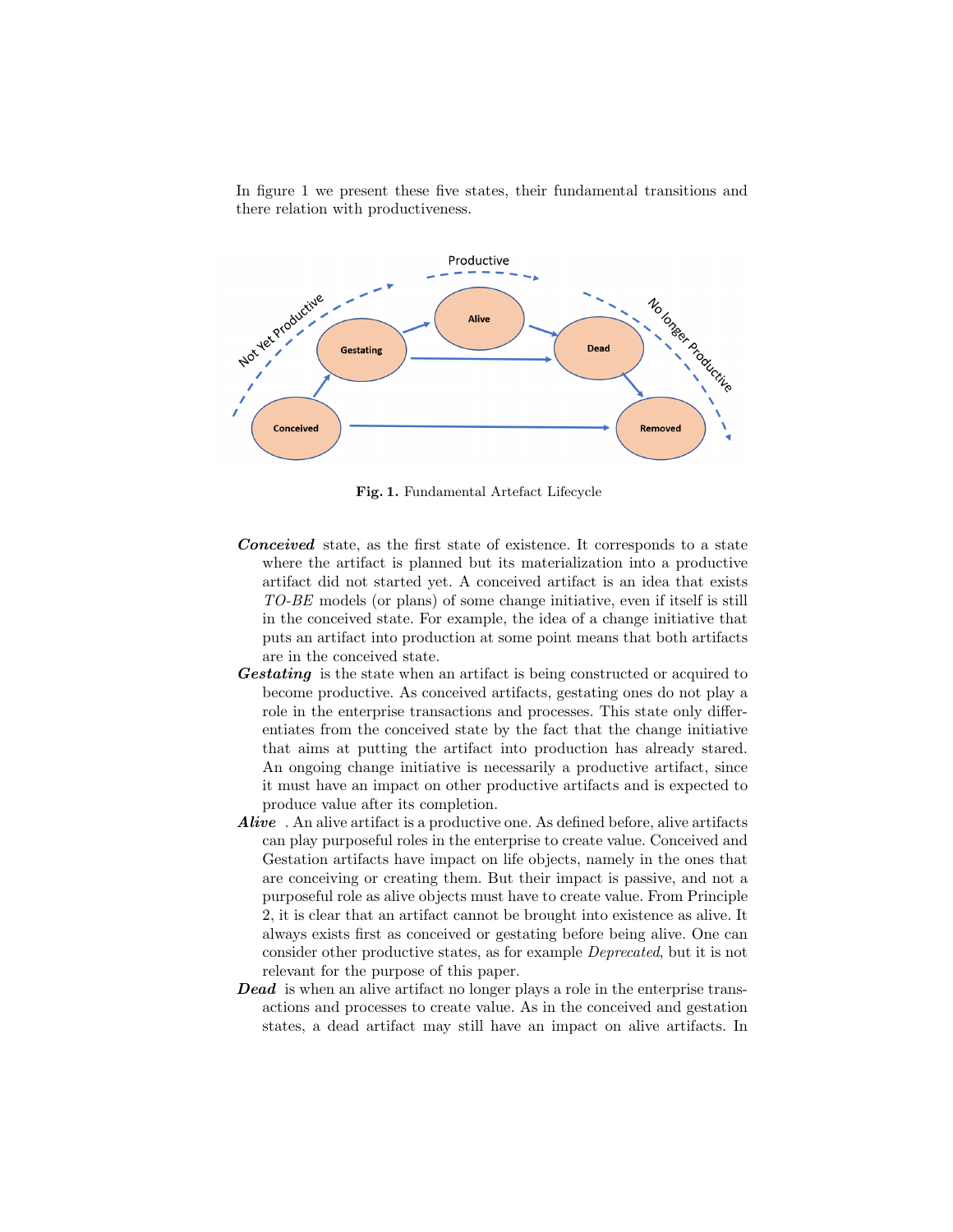fact, even if it does not create behavior or value to the enterprise, it may be the target of several housekeeping activities that are necessary after being dead.

The dead state can be achieved directly after gestating state, without becoming alive. An artifact planned to become alive by a given change initiative might never be alive either because the initiative was canceled or because it simply changed plans and decided to no longer put that artifact into production.

Removed represents the post-dead state where the artifact has no impact in the remaining artifacts. A removed artifact is unable to interact with alive enterprise artifacts. An artifact can move from conception directly to removal when it never materialized in a gestation, meaning that it never went beyond an idea.

#### Principle 4 The TO-BE state precedes the AS-IS state.

This principle states that artifacts that are productive in the enterprise AS-IS model did exist before in the enterprise TO-BE models. From principle 3, one knows that Gestating stage precedes the Alive stage, and from principle 2, one knows that alive artifacts did exist before in some change initiative plans, or TO-BE models. Therefore, alive artifacts in the AS-IS enterprise state did already existed as Conceived or Gestating in the TO-BE models of the some change initiative which means, from principle 1, that they existed as the TO-BE of the enterprise state.

### Principle 5 The emerging AS-IS can be inferred by observing the AS-IS of an enterprise.

The emerging AS-IS state differs from the AS-IS state by the artifacts planned to be brought into production by ongoing change initiatives. Since ongoing initiatives are alive artifacts, their plans  $(TO-BE \text{ models})$  are in the scope of the cartographer observations of the enterprise reality. Therefore, one can foresee the set of productive artifacts at some point in time in the future by consolidating the AS-IS with the TO-BE models of the ongoing change initiative whose completion date precedes the desired moment in time[12].

## 3 Atlas Overview

Altas is a web based enterprise architecture tool providing all functional elements one could expect from such a tool. It allows the full configuration of the meta model, i.e. the classes and references types whose instances will be used to express models of the organization. Users can also configure in and out data both in format as well in contents for integration with other tools and systems.

Atlas also supports custom configured user interfaces. Given the wide scope of usage of EA tools within organizations, it will likely be used by employees without basic modeling concepts. So, besides allowing the configuration of elements in Atlas default interfaces (e.g, tabs in object edition properties), it allows users to configure specific forms, where users only see the desired properties, even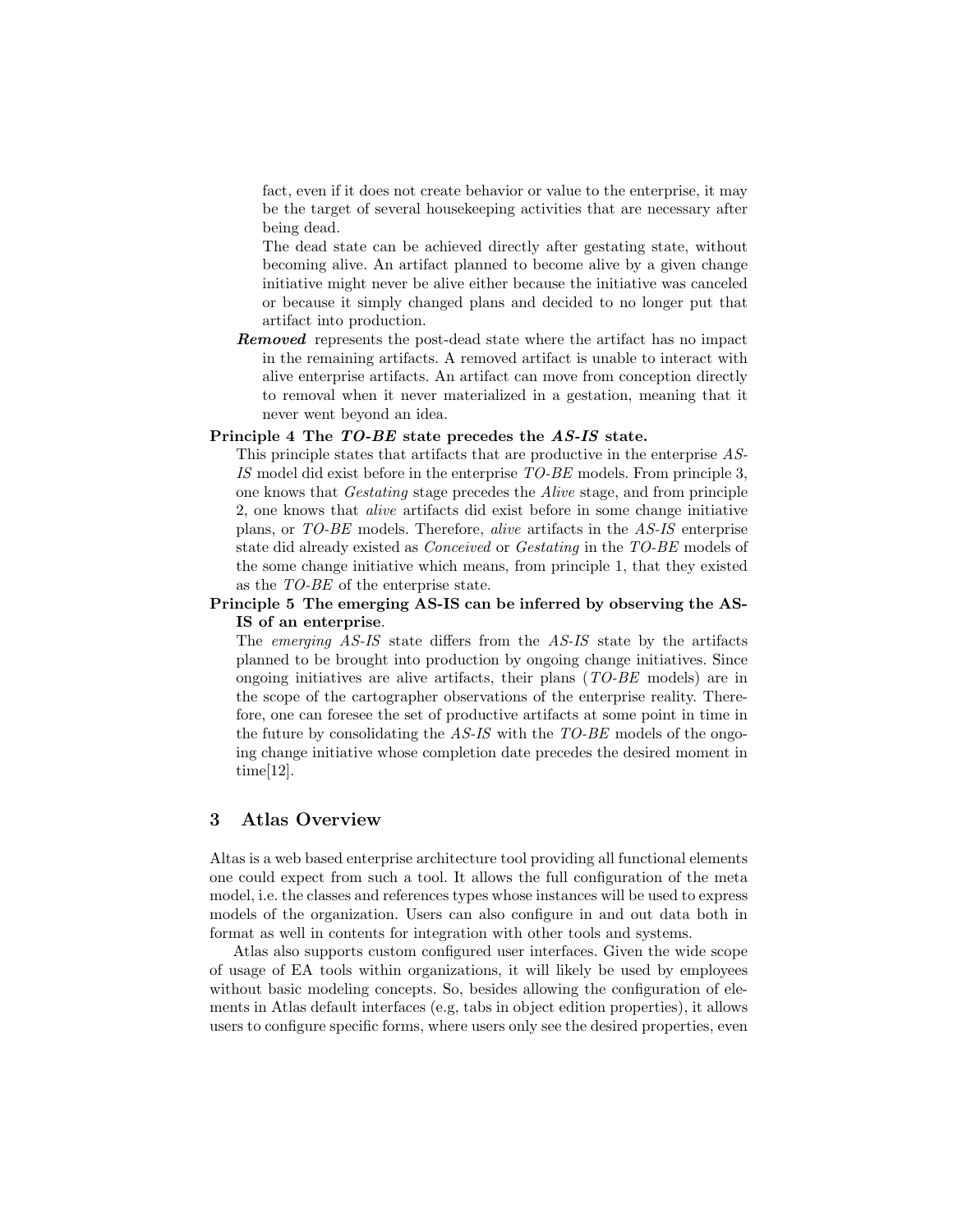if they are from different objects. Atlas also provides analytic elements such as charts, dashboards and architectural views that we called blueprints.

Atlas support configuration of behavior associated with architectural views, validation rules, state propagation between objects in the repository, among others. Such behavior can be stated both in queries and rules that run directly on the selected repository as well as in jobs and batch's that run on a dedicated sandboxes.

We now focus the description of how Atlas supports enterprise cartography. A typical scenario is presented in figure2 where information from several sources, including office tools, is processed and feeds the generation of AS-WAS, AS-IS and TO-BE architectural views and analysis. In this scenario, enterprise artifacts and their relationships exist in multiples sources, and each source will likely have it´s own metamodel. Furthermore, information in each source may be related with the past, present or future of enterprise architecture.



Fig. 2. Atlas collecting AS-IS and TO-BE models and produce AS-WAS, AS-IS and TO-BE architectural views

#### 3.1 Model transformation

Model transformation occurs whenever data flows between sources with different meta models, as is the case when Atlas gathers information from other sources, and has been a relevant topic in software development and integration[24]. Among the different technologies to handle model transformation[24], in Atlas we adopted a two step approach, each with its own technology. The first step deals with the format transformation and is based on XSLT[25] which is very common and convenient for processing XML files. The second deals with the actual model transformation, and uses an high level type-based rules that operates on types, instances and relationships.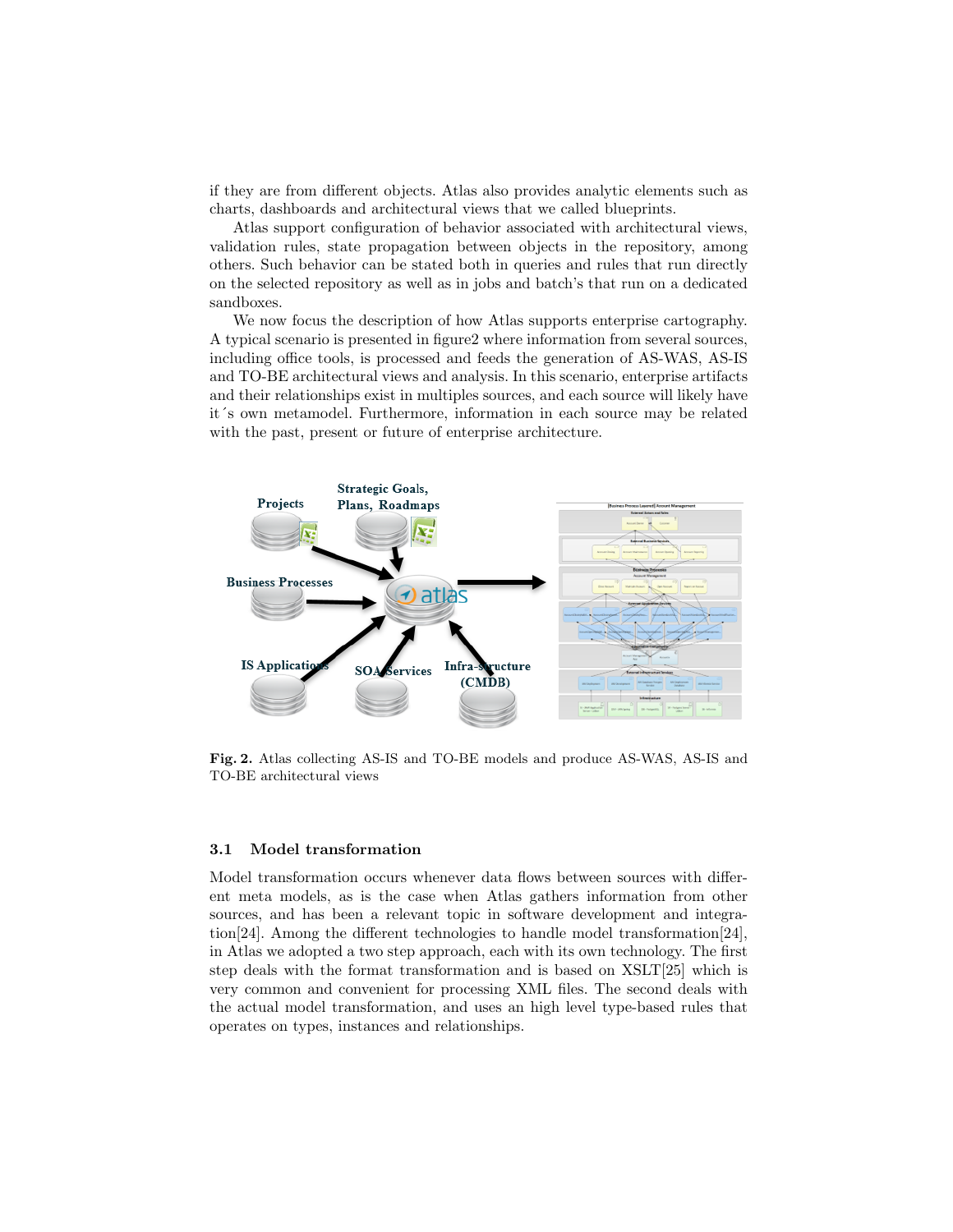Consider the case where one wants to import a BPMN[26] model and that Data Stores must be imported as Applications in the Atlas repository. To configure such rule, one assign a batch to the desired source or file extension and then defines three jobs. The first job is configured with the XSLT script that converts the file format into Atlas XML integration format. The second job is configured with text file script with the transformation rules, that transforms the source model and objects into Atlas model and objects. Finally the third job simple imports the transformed objects into the Atlas repository. In the example given, the transformation rules script is a simple "rename data type Data Store to Application". The names of the Data Stores in the BPMN model are matched against Applications in the Atlas repository, and unmatched Data Stores will yield the creation of new Applications, as discussed in the next section.

If several batch's are assigned to the same source or file extension, the user is requested to select one to upload the file. This is a very useful feature since within the same enterprise, different units may use the same notation differently and different rules might be required.

Another rather important aspect is to be able to perform different behaviour in case of the imported artifacts match existing objects or if new objects were created in the Atlas repository. The rules allows a behaviour dependent of any state in the Atlas repository, but the match for existing objects is done solely on the object names, as discussed next.

#### 3.2 Object Names

In the scenario presented in figure2 one needs to find a mechanism to match objects existing in different systems that correspond to the same enterprise artifact. In other words, one needs a identification mechanism valid throughout the different sources to match imported objects against the ones that already exist in the Atlas repository.

The use of 128 bits Object Identifiers (OIDs, also known as UUIDs) ensures uniqueness for most practical purposes even when generated by different and independent tools. However, these system generated OIDs are not useful in the scenario presented in figure2, since the same enterprise artifact would have objects with a different OID in each source.

Change is also a factor against the use of OIDs. Consider that a process modeling tool holds a model of the sales process in which the CRM application is used to inquire the status of the client payments. Later, the process changes and instead of using the application CRM, it now uses the application ERP for the same purpose. This change can been done simply by change the application name, from CRM to ERP. However, in this case, the name has change but the OID in the a process modeling tool is the same, despite the enterprise artifact has changed. This leads to a situation where the same object now referrers to a different enterprise artifact, breaking the biding between OIDs and an enterprise artifacts even in the context a single tool.

User defined object names can easy the task of matching objects between sources, if object names correspond to the names of the artifacts have in the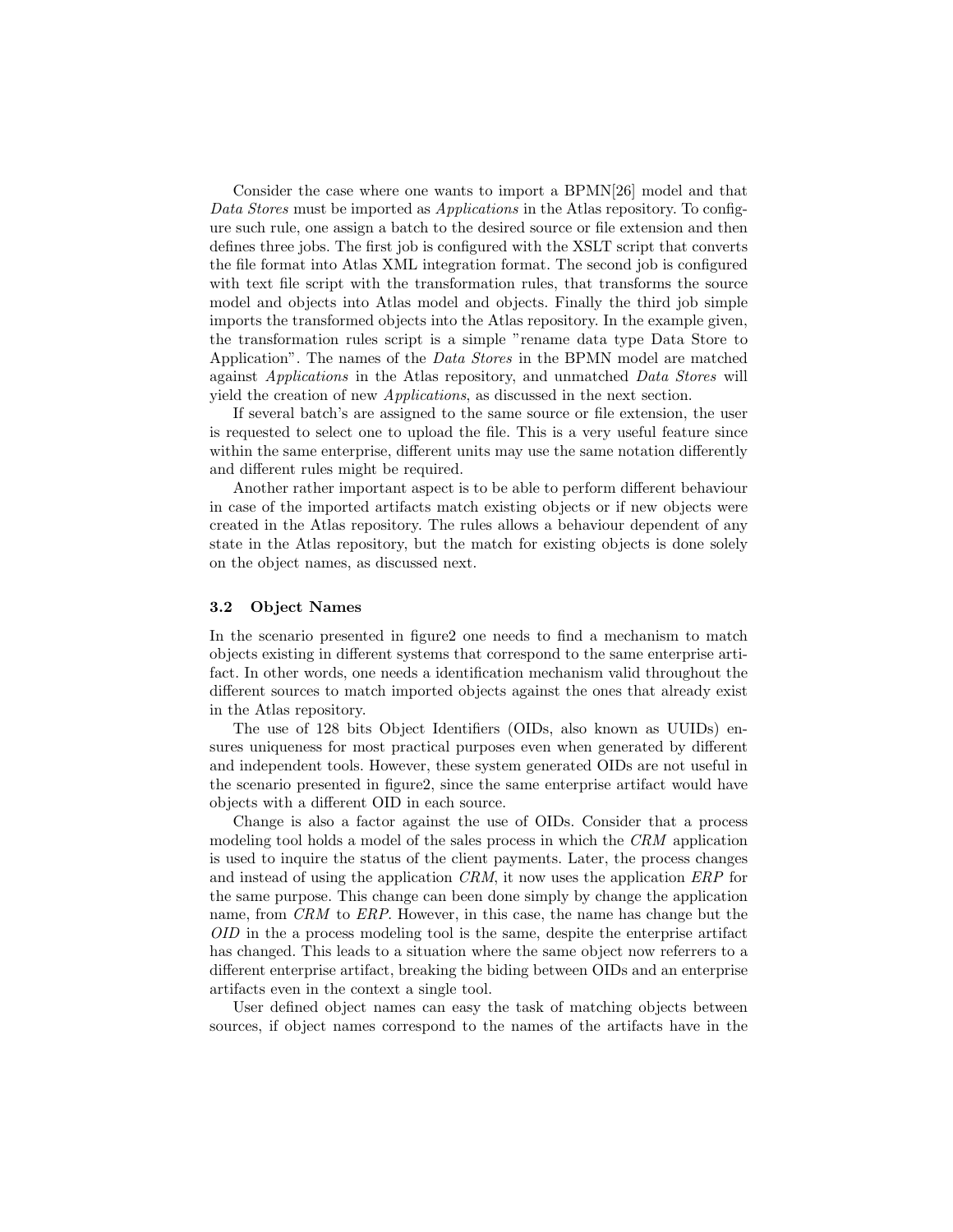enterprise. However, in most cases, object names are used defined and normally are not unique, since uniqueness is assured by OIDs. In Atlas, we took a different approach where identification and denotation is established by user defined object names[27] and System generated OIDs are not disclosed to user, except for audit traces. This approach implies that, from the user perspective, objects of the same class cannot have the same name.

In practice this can be a strong restriction in large enterprises where one could expect to have several organizations with different business processes or actors with the same name. For example, in the case of two hospitals of *Portuguese* National Health System, one could expect to have Actors with the same name in different hospitals. To support this scenario, users can define composite object names, by selected the object properties to be used for its identification, as primary keys in relational databases. In this case, the name of the object could be defined by both "hospital and Actor names. Notice that users can change the name of objects, given that they are object editable properties.

Atlas full object names are unique URLs composed as follows:

 $serverURL/RepositoryName/ClassName/instanceNameField_N.$ ...  $. instanceNameField_0.$ 

The concatenation of the fields *instanceNameField\_N. ...* .*instanceName*- $Field_0$  must be unique within the objets of the same *ClassName*. All fiels but the last are optional (i.e can be *null*), except the last one (*instanceNameField\_0*) that cannot be null.

### 3.3 Object State

In Atlas, object state is defined as a the set of values of their property, whose types are user defined. A time bar in the object edition interface allows users to visit properties past states, up to the time of its creation. Basic types are available as Numeric, Text, Rich Text, Hyperlink, Boolean and for reference properties, users can define their own reference types.

Object properties do not change type (structure) over time, this means that, for example, an integer property cannot not become a reference property. However object sate, as collection of properties, can change structure over time since properties may be added or removed from its class over time as discussed in the next section. Therefore, objects of the same class can have an entirely different set of properties.

References properties are assured to be either null or to refer to one or more objects. There are no dangling references, since reference value assignment triggers object creation. In Atlas, object are created when their names are registered thus, by assigning a new name (value) to a reference properties a new object is created with that name. Such created object has no state yet, only a name.

By default reference properties have no state associated besides besides the name of the demoted object. However, in some situations it is very convenient to add properties to references. This is done by binding a reference property with a class, whose structure becomes the structure of that reference. Any class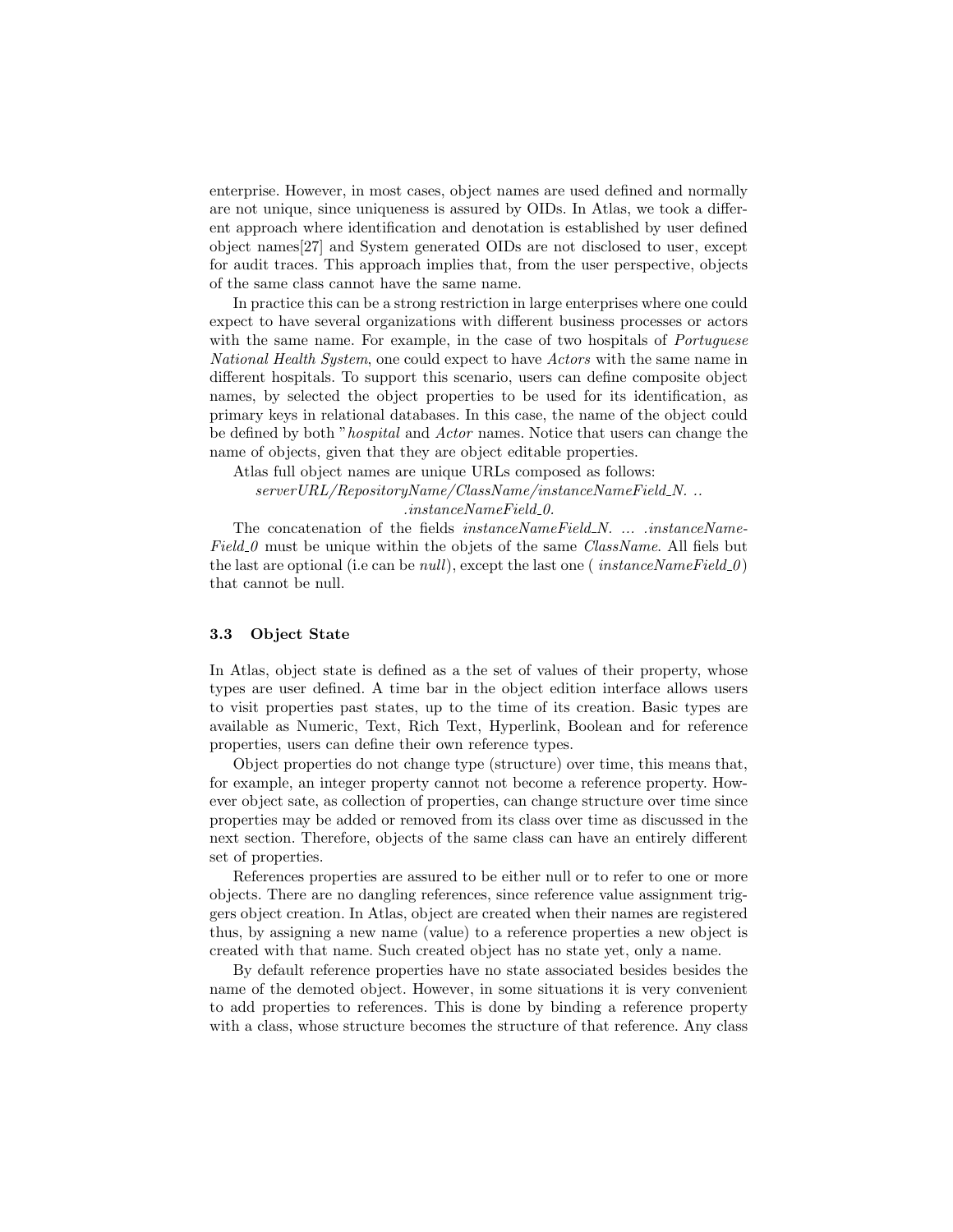defined in the meta model can be assigned, and the same class can be assigned to different reference properties.

#### 3.4 Metamodel Co-Evolution

As described earlier, classes also change over time whenever users remove or add properties. By moving back the time bar in the class edition interface, one can see the class properties at any point in time, up to time the class was created. Property creation and removal do not affect the state of the objects in the repository. If a property is deleted from a class at a given time, it will no longer be visible in objects inspection after that time, however, as soon as the time bar goes back that time the deleted will appear in object state history with the corresponding values.

Besides adding and removing properties, Atlas also provides support for complex operations in meta-model and is able to propagate the necessary changes to objects in the repository. For example, the Property to Class operation promotes a textual property to a reference property to a class created from the original property. An example could be promoting the Home Address text property of a Client class into a reference property to a new class Home Address, so that clients with the same address could share the same object. A meta-model evolution primitive catalog, with primitives such as Flatten Hierarchy, Merge Class, Split Class, Property to Class, Class to Property, among others[28–30] is available.

These type of changes in the meta model requires the changes on existing objects in the repository according with the changes made to the corresponding classes. To support such operations, Atlas is able to inform the impact that each change has in the objects existing in the repository and if the necessary actions can be performed automatically of if they requires human intervention[31–33].

### 3.5 Object Life cycles

Object life cycle is defined over a set of object date properties. Therefore, users can define several life cycles for the same class. For example, for the application artifact, one may define the existence life-cycle and technical quality life-cycle.

For each life cycle, users can define any number of states, and assign a color to each one, so that objects are shaded with the color corresponding to the state of the object at the selected date in the architectural view.

Despite the arbitrary number of states a life-cycle may have, life-cycle states are marked as being:

- Not Yet Productive The artifact if not yet productive. These includes all defined states prior the object productive state (alive).
- **Productive** The artifact is alive. This include all user defined states that the object may go through while it´s live. For example, one may consider in production, deprecated, or others.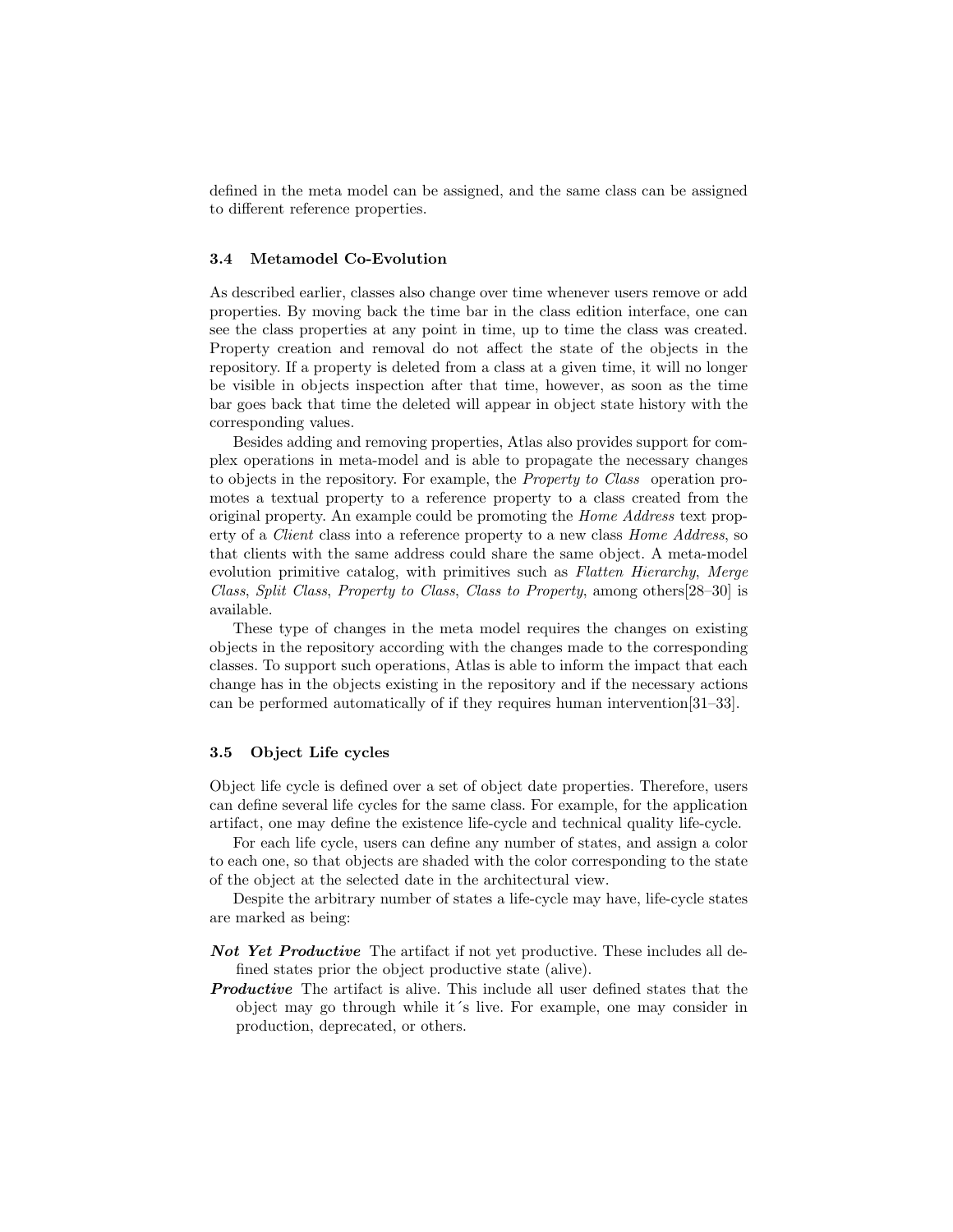No Longer Productive. These includes all states after the object is no longer productive.

Users define life-cycle states in order and classifying each state as Productive or not Productive. The not Productive states prior to the first Productive state are considered Not Yet Productive, and states after the last Productive state are considered No longer Productive. This classification is used in several Atlas built in functions as for example to hide or display Not Yet Productive and No longer Productive in architectural views.

#### 3.6 Change Initiatives

According to the Cartography principles, enterprise artifact evolves in its lifecycle as a result of some change initiative. In Atlas, any used defined class may be a change initiative class, and more than one change initiative class may exist. For each class in the meta model, one may associate another class as it's the change initiative class, as well as the relationships types between change initiatives with related enterprise artifacts.

In Atlas, change initiatives are optional concepts, since they are not directly related with object life-cycle. However, in practice they are fundamental to establish a process to manage the evolution of objects life-cycle. For example, if project aims at implementing application  $newApp$  and decommissioning application  $\text{oldApp}$ , then changes in the project's execution dates should be reflected in the dates of applications  $newApp$  and  $oldApp$ .

In practice, this is supported by add two lists of objects in change initiatives[12]:

- $-$  the *productive list*, in which referred object will become productive when the transformation initiatives becomes no longer productive.
- the non-productive list, in which referred will be no longer productive when the transformation initiatives becomes no longer productive.

These lists are used to update the life-cycle of objects whenever the life-cycle of the change initiative changes. A typical definition is to propagate the dead date of the change initiative to the alive date of objects in the productive list and to the date of in the non-productive list. Notice that this behaviour must be defined in state propagation batches since it is not pre-defined in in Atlas.

The relations between change initiatives and the changed objects allows different validation analysis that can be used for repository coherency purposes, in particular based on the time dependent relationships[34] .

### 3.7 Visualizing AS-WAS, AS-IS and TO-BE Architectural Views

In atlas, architectural views are graphical representation of AS-WAS, AS-IS and TO-BE enterprise models, generated on-the-fly by resolving it´s URL. Architectural views are defined in a simple XML language, where one can define containers that can hold others containers or a content query whose result set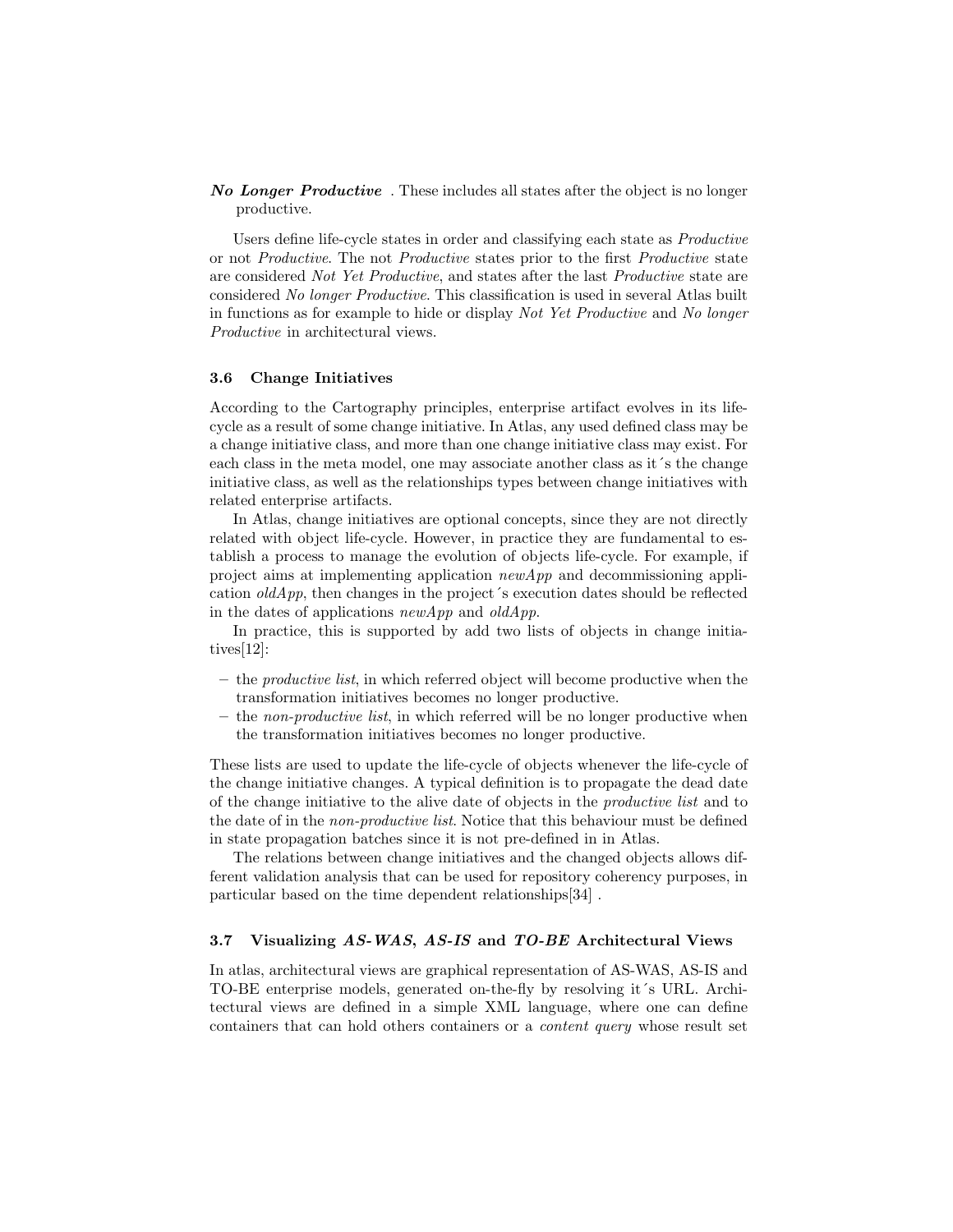determines the objects that will be displayed inside that container. Containers can be set in a hierarchy and grow and shrink within user defined limits according to the number of objects of the query result set. Objects can also be containers, whenever one wants objects to be presented inside another objects.

Once generated, architectural views are interactive interfaces where users can navigate in time, run predefined analyses, jump to another architectural views and drag objects between containers, triggering containers out-query and in-query to do the necessary changes in the model associated with the object movement between containers. For example, dragging an object of actor *John* from a container representing Sales Unit to a container representing Legal Unit will trigger the corresponding *out-queryand in-query* on the *Legal Unit* containers with the actor John as argument.

We will focus on the navigation in time capability of architectural views. By moving the time bar back and forward one can see the architecture view in two visualization modes:

- Absolute Mode: Visualize a point in Time . The viewpoint is presented with the contents that corresponds to the time given. Two filters can be applied
	- Only productive objects at selected time are presented. Symbols are presented in their natural color.
	- All objects are presented, but their symbols is shaded with the life cycle colors.For example, a typical life cycle configuration is to shade in grey the artifacts that are not yet productive at the selected time, and to shade in red the objects that are no longer productive objects at the selected time.

# Gap Mode - Visualize the Gap between two points in time Ti and Tf

. The viewpoint shades the objects symbols according to the difference of life cycle state of each object on the selected times Ti and Tf[35, ?]. In this mode, artifacts are classified as:

- Introduced . An artifact is considered to be introduced between Ti and Tf if it is not in the living state at Ti but it is in Tf is already in this state.
- Removed. An artifact is considered to be removed between Ti and Tf if Ti is in the living state and Tf is in the dead state.
- Changed. An artifact is considered to be changed between Ti and Tf if both Ti and Tf are in the alive and if at least one artifact with which it has a relation undergoes a substitution relation, that is, be introduced or removed between Ti and Tf. The users can select the depth of the graph traversal analysis and for each step, the references to be used.

# 4 Conclusion

## Acknowledgements

This research was supported by the Link Consulting's project IT-Atlas  $(n^{\circ})$ 11419), under the IAPMEI, 2020 Portuguese PO CI Operational Program.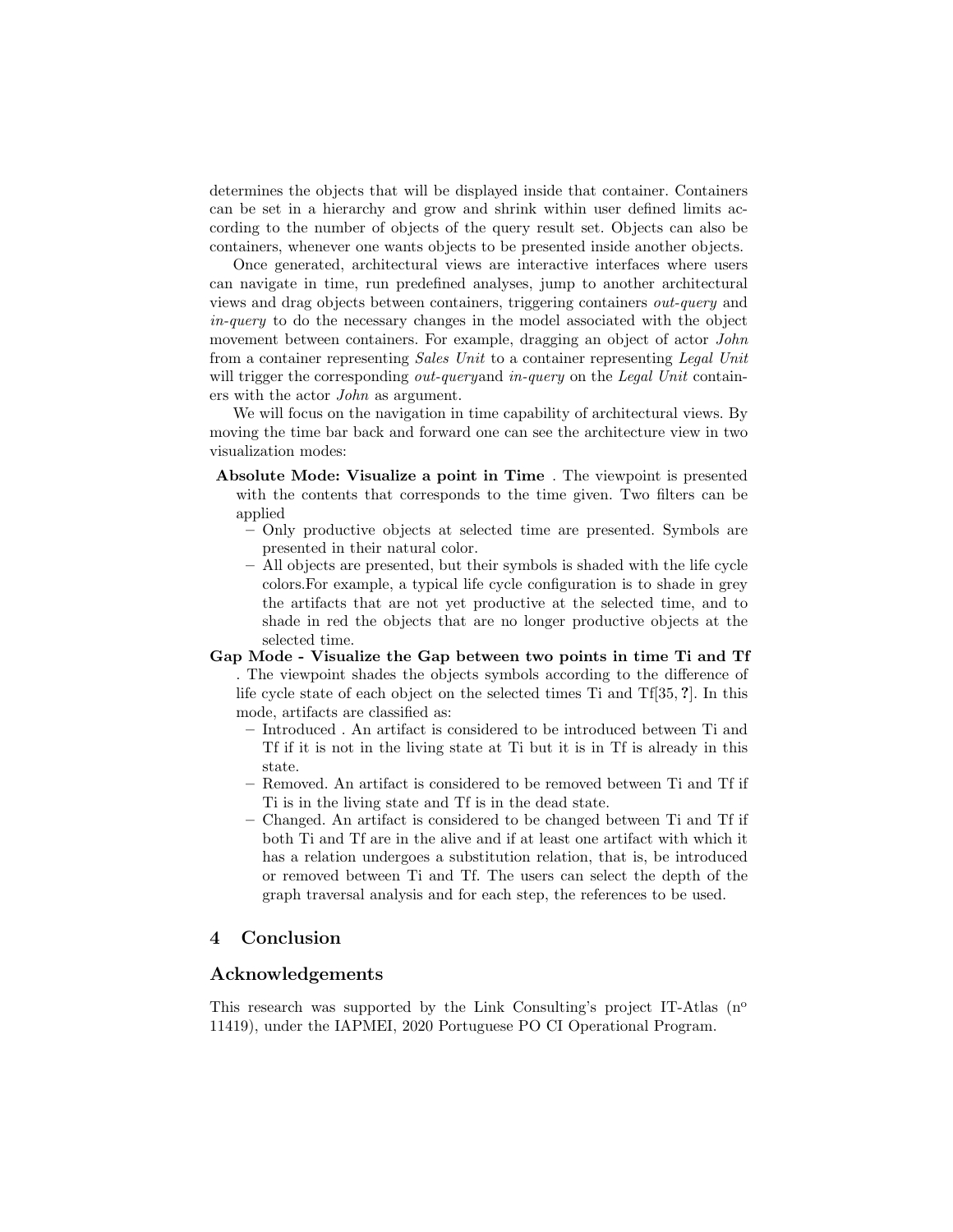## References

- 1. Hoogervorst J. A. (2009) "Enterprise governance and enterprise engineering". Springer.
- 2. The Open Group. (2011). "TOGAF Version 9.1". (10th ed.). Zaltbommel, the Netherlands, Van Haren Publishing.
- 3. 1471-2000 IEEE Recommended Practice for Architectural Description of Software-Intensive System.

Replaced by ISO/IEC 42010 IEEE Std 1471-2000 First edition 2007-07-15

- 4. Proper, H.A., Winter, R., Aier, S., de Kinderen, S. (Editors)(2017) "Architectural Coordination of Enterprise Transformation", Springer.
- 5. Project Management Institute (2017). "A Guide to the Project Management Body of Knowledge" (PMBOK Guide)[U+0096]Sixth Edition – September 22.
- 6. Bischoff, S., (2017). "The Need for a Use Perspective on Architectural Coordination" pp 87-98, in Proper, H.A., Winter, R., Aier, S., de Kinderen, S. (Editors)(2017) "Architectural Coordination of Enterprise Transformation", Springer.
- 7. Roth, S., Zec, M., Matthes, F., (2014): Enterprise Architecture Visualization Tool Survey 2014. Technical Report. sebis, Technische Universit at Munchen.
- 8. Ugwu, K. (2017). "Understanding the complementary relationship between enterprise architecture project management". in Architecture Governance Magazine (online version, accessed in May 2018).
- 9. Labusch, N., (2017). "Information Requirements for Enterprise Transformation" pp 111-117, in Proper, H.A., Winter, R., Aier, S., de Kinderen, S. (Editors)(2017) "Architectural Coordination of Enterprise Transformation", Springer.
- 10. Schomburg, K., Barker, T. (2011). "Integrating the IT PMO with enterprise architecture for better government". In proceedings of PMI <sup>R</sup> Global Congress 2011—North America, Dallas, TX. Newtown Square, PA: Project Management Institute.
- 11. Bernardo, M., Sousa, P., (2018) "Portfolio Management enabling a dynamic Organization IS representation". 22nd International Congress on Project Management and Engineering (ICPME 2018), Madrid, Spain.
- 12. Sousa, P., Lima, J., Sampaio, A., Pereira, C., (2009). "An Approach for Creating and Managing Enterprise Blueprints: A case for IT Blueprints". The 21st International Conference on Advanced Information Systems, Lecture Notes in Business Information Processing, vol. 34, pp. 70–84, Springer-Verlag, The Netherlands .
- 13. Sampaio, A. (2010) An Approach for Creating and Managing Enterprise Blueprints. Master Thesis in University of Lisbon - fenix.tecnico.ulisboa.pt
- 14. Leal, R., (2010) Navigation model between Architectural Views: "An approach for a new paradigm: Navigation in Enterprise Architecture", Master Thesis in University of Lisbon - fenix.tecnico.ulisboa.pt
- 15. Sousa P., Gabriel R., Tadao G., Carvalho R., Sousa P.M., Sampaio A. (2011). "Enterprise Transformation: The Serasa Experian Case." In: Harmsen F., Grahlmann K., Proper E. (eds) Practice-Driven Research on Enterprise Transformation. PRET 2011. Lecture Notes in Business Information Processing, vol 89. Springer, Berlin, Heidelberg
- 16. Sousa P., Sampaio, A. Leal, R. (2014). "A case for a Living Enterprise Architecture in a Private Bank", In proceedings of the 8th Workshop on Transformation & Engineering of Enterprises (TEE 2014), July, Geneva, Switzerland.
- 17. Tribolet, J; Sousa, P.; and Caetano, A. (2014). "The Role of Enterprise Governance and Cartography in Enterprise Engineering". Enterprise Modelling and Information Systems Architectures, 9 (1): 38-49